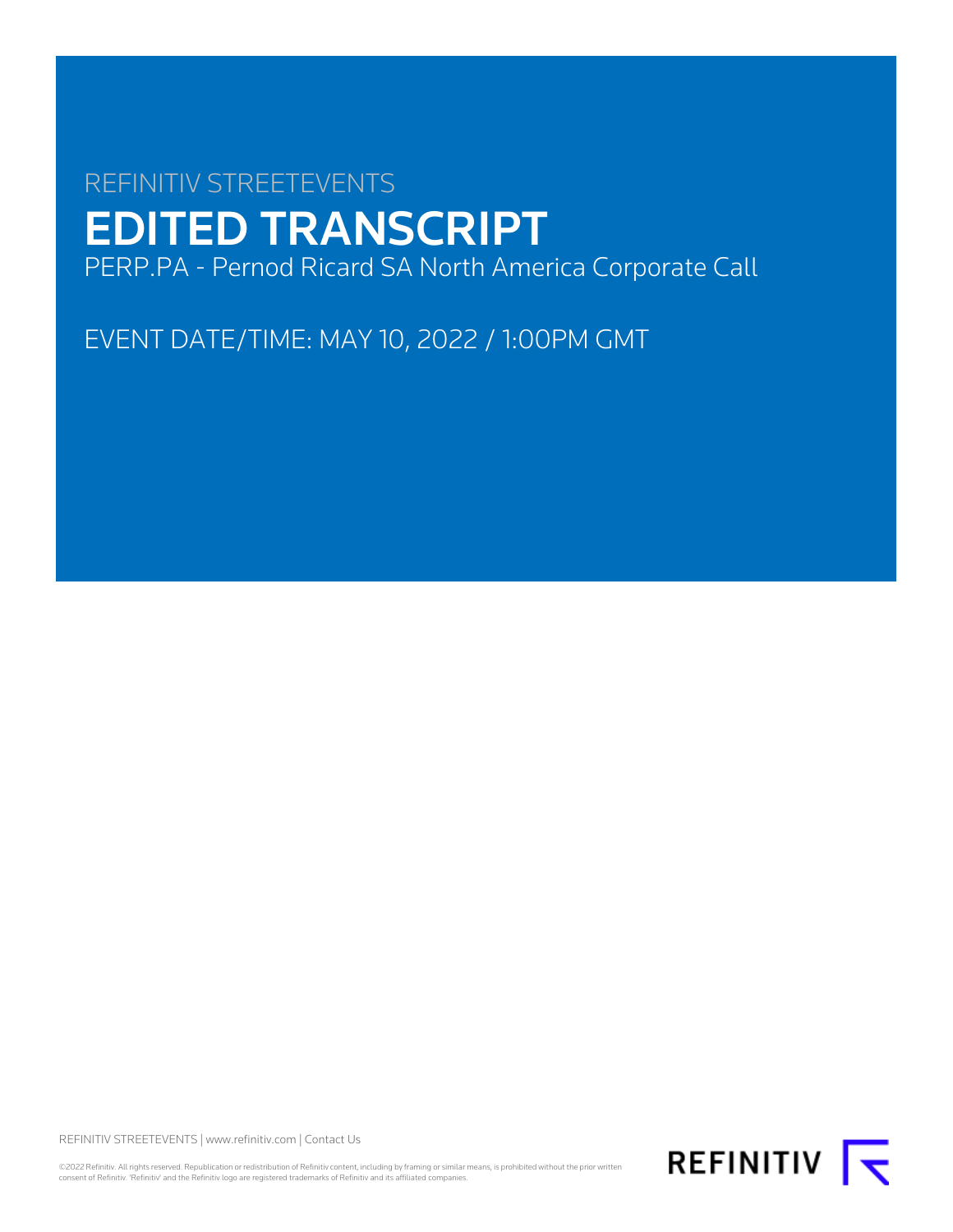#### **CORPORATE PARTICIPANTS**

**[Anindita Mukherjee](#page-2-0)** Pernod Ricard SA - Chairwoman & CEO of Pernod Ricard North America **[Edward Mayle](#page-1-0)**

## **CONFERENCE CALL PARTICIPANTS**

**[Celine A.H. Pannuti](#page-4-0)** JPMorgan Chase & Co, Research Division - Head of European Food, Home, Personal Care & Tobacco and Senior Analyst

**[Edward Brampton Mundy](#page-1-1)** Jefferies LLC, Research Division - Equity Analyst

**[Jean-Olivier Nicolai](#page-3-0)** Goldman Sachs Group, Inc., Research Division - Equity Analyst

**[Richard Withagen](#page-6-0)** Kepler Cheuvreux, Research Division - Research Analyst

**[Sanjeet Aujla](#page-5-0)** Crédit Suisse AG, Research Division - European Beverages Analyst

**[Trevor J. Stirling](#page-3-1)** Sanford C. Bernstein & Co., LLC., Research Division - Senior Analyst

#### **PRESENTATION**

#### **Operator**

Good day, and thank you for standing by. Welcome to the Pernod Ricard North America Conference Call. (Operator Instructions) Please be advised that today's conference is being recorded.

<span id="page-1-0"></span>I would now like to hand the conference over to your speaker today, Edward Mayle, please go ahead.

#### **Edward Mayle**

Hello, and welcome everyone to Pernod Ricard's 2022 North American Conference call hosted today by Ann Mukherjee, Chairman and CEO of Pernod Ricard North America. I hope you've had the opportunity to watch Ann's video released earlier today.

Before we begin, I remind you that Pernod Ricard will hold its Capital Markets Day in Paris on June 8 with a particular focus on its data and digital transformation, building Pernod Ricard's growth model, the conviviality platform. Ann will join us there and will share in more detail just how she's bringing the transformation to life in North America. But back to today, we'll aim to take your questions now for around 45 minutes. So let's begin with today's first question, please, Nadia.

### <span id="page-1-1"></span>**QUESTIONS AND ANSWERS**

#### **Operator**

The first question comes from the line of Edward Mundy from Jefferies.

#### **Edward Brampton Mundy** - Jefferies LLC, Research Division - Equity Analyst

I've got three, please. The first is on premiumization. You mentioned that consumers are considering the price-to-quality ratio of their purchase. And it sounds like some of these premiumization trends are quite sticky. As people go back into the on-trade where inevitably, you do spend more money, are you seeing any evidence of de-premiumization within the off-trade? That's the first question.

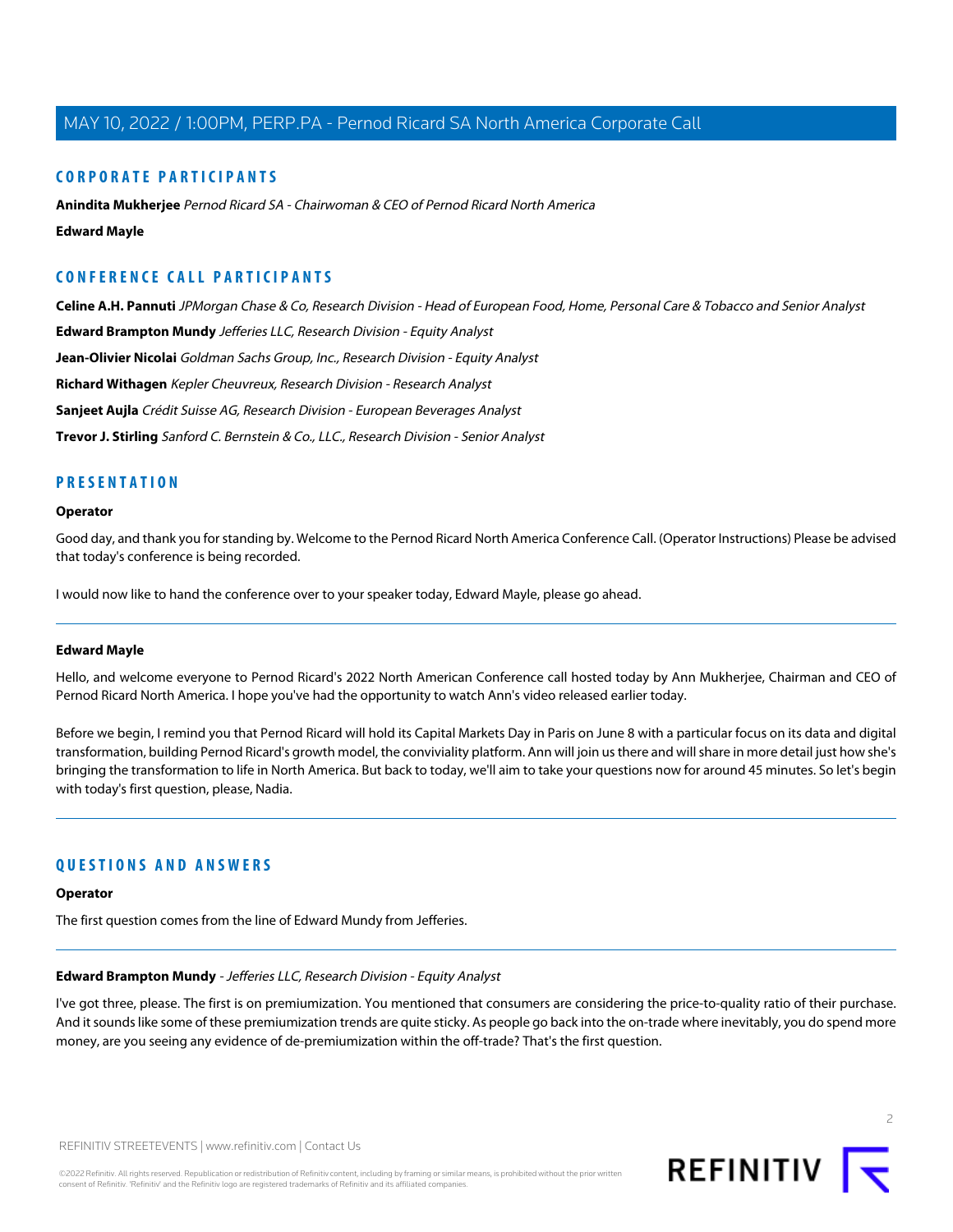The second question is around DSTAR. I think you gave the example of a 72% uplift in Black Barrel. Could you provide a bit more granularity around that? What really led to the uplift with Black Barrel? Was it underpenetrated in that store? How exactly the sort of DSTAR work?

And then the third question is really around the level of buy-in within your organization around some of these digital initiatives. How are you incentivizing employees to use these new tools?

#### <span id="page-2-0"></span>**Anindita Mukherjee** - Pernod Ricard SA - Chairwoman & CEO of Pernod Ricard North America

All three great questions, Ed. Nice to hear from you. So let me start with the first question on the premiumization trends that we're seeing in home. We're actually seeing very good continued premiumization trends on trade as well. I think what people have now begun to understand is that this is a category of affordable luxury. So even though you are partaking of better quality spirits at home, the trade-up is not that dramatic, but it is for the industry. And then when you're going out, you've now kind of conditioned yourself to enjoy these higher premium cocktails. So we are seeing that continue on-premise as well. So it's kind of enjoyable to be in this category when you see kind of the buoyant trends that we're seeing with our consumers really wanting to partake of an affordable luxury when times are tough, it's something we're continuing to see.

On the second question on DSTAR, I'm going to get into more detail at the Capital Markets Day. But I will tell you this, we are seeing -- we have multiple examples that we'll walk you guys through, but that's the beauty of DSTAR , whether it understands those very, very high potential outlets and whether the next best action is the way we talk about it, is it the next best offering that we should have at that space or that outlet that might be underpenetrated and this helps us identify it or it could be we have a current offering and the next best action is to drive more facings or velocity or orders.

And so that's the beauty of DSTAR. It really helps us understand the next best action and build off of it. And I would say, as we have been working this with the organization for the last few months, it's one of the things that I've been really pleasantly surprised about. I've done a lot of change management at a lot of companies. And the enthusiasm that we're getting not only from our own internal front line employees, the excitement that we're getting from our distributor partners because it's a real win-win because it's about growing the category. And so that's great for all of us, including our retailers.

So I've seen a lot of enthusiasm. I've seen a lot of enthusiasm to take on the change. We've also worked very hard on change management because we know that's always the key issue in launching initiatives like this. So I remain very optimistic about the ability for our organization to absorb this as a new capability.

#### **Edward Brampton Mundy** - Jefferies LLC, Research Division - Equity Analyst

Great. And just on -- coming back to the first question, it sounds like people are trading up in the on-trade when they start going out again. Given that the dollars are more stretched the on-trade, are you seeing any evidence of people trading down in the off-trade given that they're now spending more when they go out? Or are people continuing to keep their sticky premiumization trends within the off-trade?

#### **Anindita Mukherjee** - Pernod Ricard SA - Chairwoman & CEO of Pernod Ricard North America

Yes. No, it's a great question. And I'll be honest, I thought kind of as we're coming out of COVID, we would see a little bit more slowdown in in-home kind of cocktail consumption, but we're not seeing that. And so we continue to see that stickiness in home. So therefore, it's continuing to make off-premise very buoyant. I do see a little bit more share of off-premise versus on-premise in a couple of points. It's still early, but it's not going away, and we're seeing it in both our channels.

#### **Operator**

The next question comes from the line of Olivier Nicolai from Goldman Sachs.

REFINITIV STREETEVENTS | [www.refinitiv.com](https://www.refinitiv.com/) | [Contact Us](https://www.refinitiv.com/en/contact-us)



3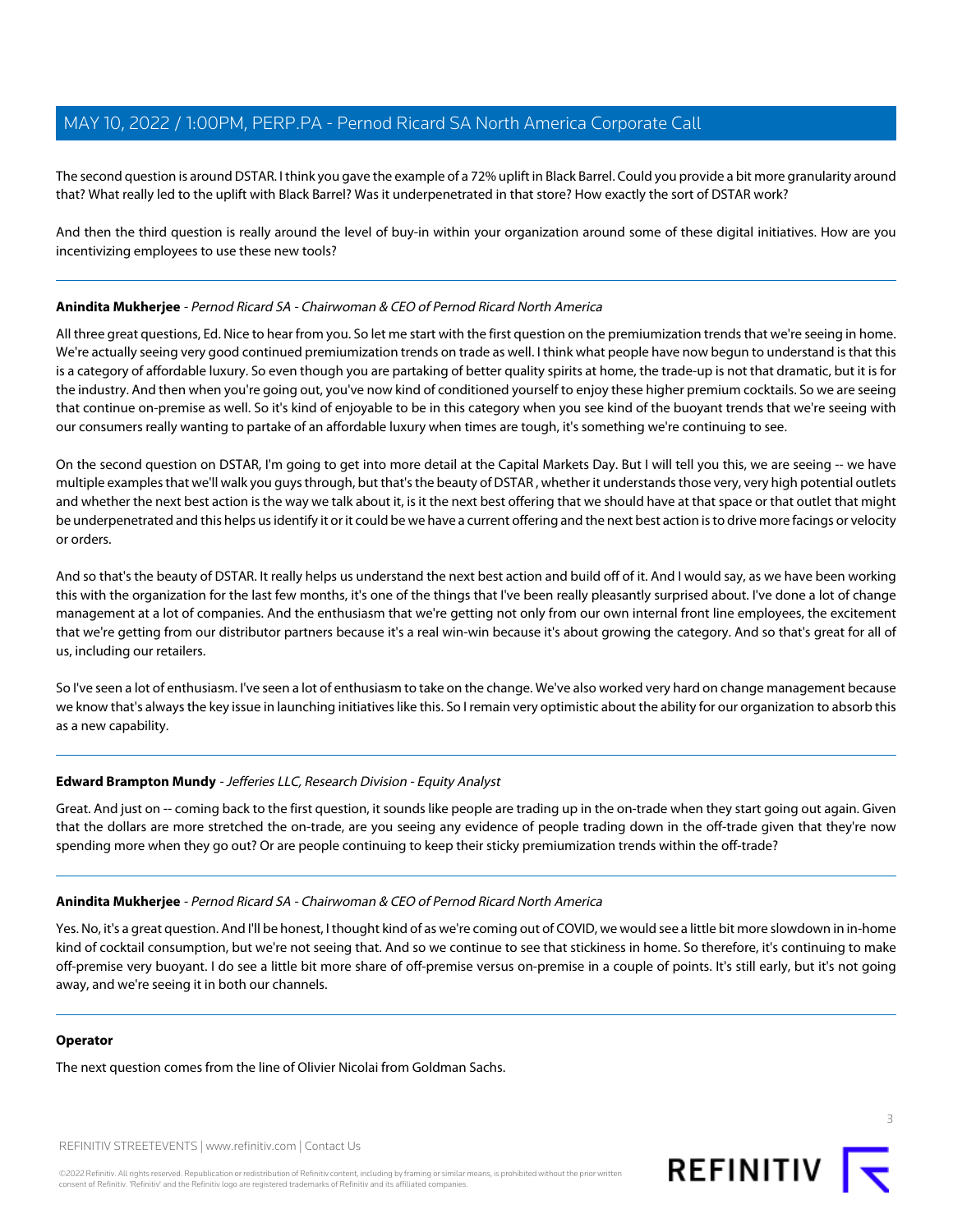#### <span id="page-3-0"></span>**Jean-Olivier Nicolai** - Goldman Sachs Group, Inc., Research Division - Equity Analyst

Edward, just a couple of questions, maybe three actually. Just first on the Jameson Orange. It looks like it's had a very good start. How much of the Jameson brands growth is driven by Orange versus the core? And also, can you give us an idea of how big Orange is today? And if you have already any kind of data on repeat purchasing for Jameson Orange?

And second question is well, actually the third one really, is on the spirits RTD that you're mentioning in your presentation. It looks like there's quite a lot of potential there. Could you perhaps give us an idea of how big you think that category will become, which of your brand could be extended in that, let's say, spirits RTDs category? And also if you are seeing some kind of, let's say, normalization between the excise rates that you have between hard seltzer and spirits as you drink?

#### **Anindita Mukherjee** - Pernod Ricard SA - Chairwoman & CEO of Pernod Ricard North America

Absolutely. Great questions. Let me start with the first one. We are very happy. Again, it's still early on the launch of Jameson Orange. What's great about how we have launched Jameson Orange is it's really kept with the brand equity of Jameson. This is a very whiskey forward flavored whiskey. So it's -- there are other -- our competitors tend to be far more sweeter. So the reaction that we're getting from our Jameson consumer base has been very, very positive.

As I said, it's early, so I don't want to share too many early preliminary numbers, but the repeats that we're seeing, it's some of the highest we've seen. So I remain very positive about the launch. This is something -- it is trending to be one of the biggest whiskey flavor launches that we've seen from Pernod Ricard in the category. So I have a lot of optimism. And the growth that we're seeing, again, very early, but we're seeing a lot of new users come into the franchise. And so it's growing the whole pie. And that's what you really want when you do an innovation of a very big brand.

And then on RTDs, wow, I can't even tell you where that could go. Look, it's sourcing from Malt RTD. And there's a real easy consumer reason why. Conscious consumption is on the rise. People are looking for lower ABV alternatives. And what the problem with consumers on kind of the RTD malted ready-to-drink has been flavor. And again, what we've seen in the pandemic is that people are really enjoying cocktails, but they just want a convenient way to get it. And when you see flavored or cocktail RTDs, it brings flavor back. And so what we're seeing is you get the beauty of convenience, you get the beauty of low ABV and you're getting the beauty of a big brand that can bring in the quality and the flavor credentials of a ready-to-make cocktail.

And I will tell you, we've already launched Absolut, we launched Malibu. We just launched Jameson. And I think what we're looking at is what are the right brands that have that cocktail credential that can go into this space. So we continue to look at it, we continue to innovate against it. And I think there's a lot of opportunity. We've already seen that these are almost 5% of the category. I think there's a lot of upward momentum. And there's a lot of incremental users coming in because you have a lot of users that might be a little bit more intimidated by coming straight into a spirit, but this is an easy way to come into this category and start getting more familiarity with some of the big spirits brands.

So I remain very positive and optimistic about how this is going to continue to drive growth in the spirits category and continue to source from beer, and do a lot for our portfolio, given how many brands we have in our portfolio that we can potentially take advantage of.

#### <span id="page-3-1"></span>**Operator**

The next question comes from the line of Trevor Stirling from Bernstein.

#### **Trevor J. Stirling** - Sanford C. Bernstein & Co., LLC., Research Division - Senior Analyst

Just one question for me, please. If I look at the latest NABCA data for March and then look at quarter 1, it looks that Pernod Ricard volumes are down about 4% in a market that was broadly flat. Is that representative of what you think the growth gap is at the moment to the market? Maybe

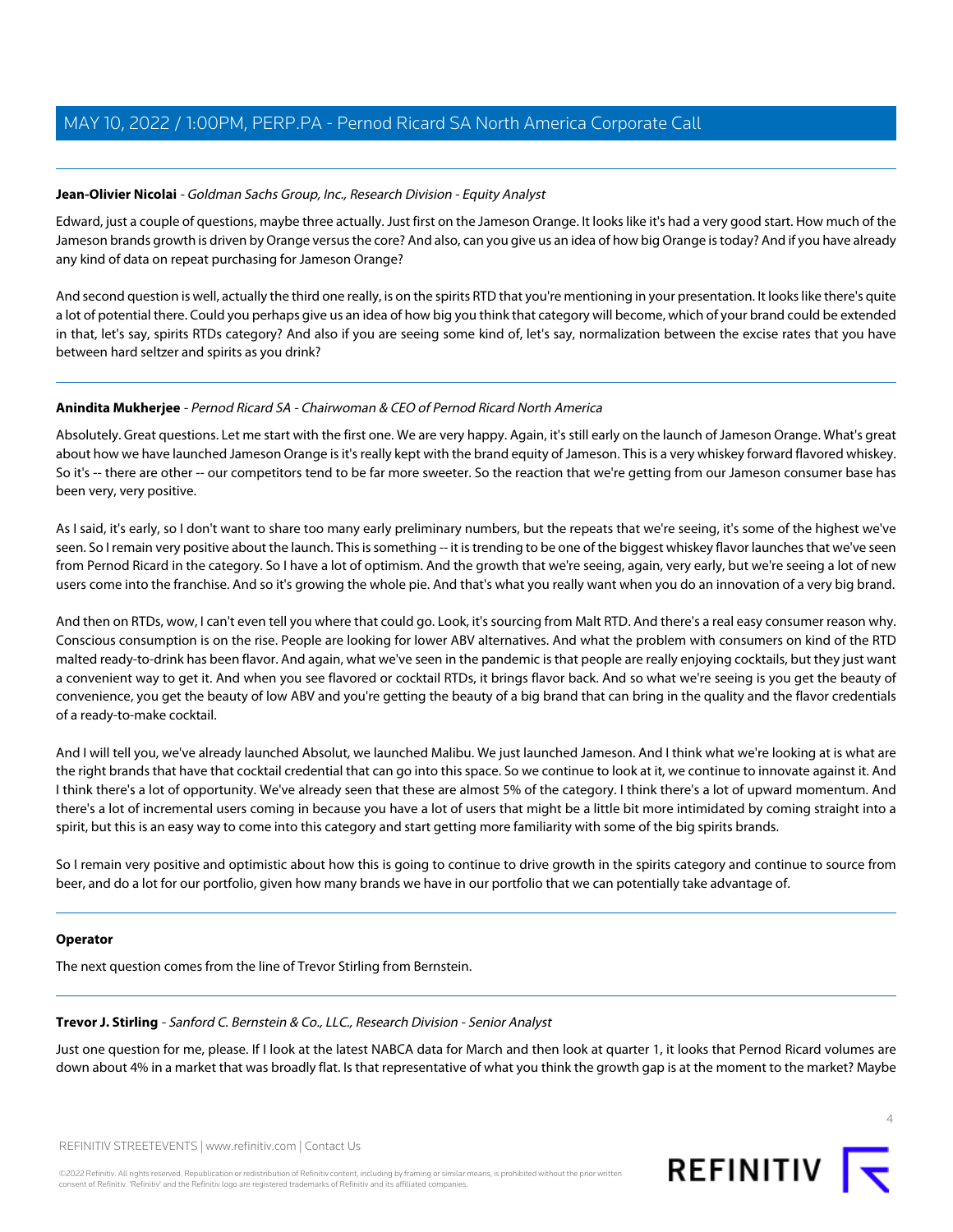it's different in value terms compared from volume? And whatever that growth gap is, what do you think the big levers are to close that gap and indeed to end up in your aspiration of growing faster in the market?

#### **Anindita Mukherjee** - Pernod Ricard SA - Chairwoman & CEO of Pernod Ricard North America

Thank you for the question. I think the gaps that you're seeing and if you look at the most recent weeks, we're beginning to slowly close some of those gaps. We're not quite there yet, but we're getting very close. And if you just look at it on a trending basis, both in Nielsen and in NABCA, we're seeing a lot of our total portfolio begin to stabilize and begin to close that gap. And I think as you go forward, we've always talked about in our second half, we have a lot of innovation. we're being very good with our media, we're investing in our brands. So I think that momentum that you are seeing will continue. And as I've said, we are putting in place the capabilities for us to be able to not only start matching the market but sustainably start beating the market, and that has always has been our goal.

And I think that as we move forward, what I get really excited about is and now beginning to see the power of our portfolio. And I think that's the biggest change we've made over the last 2 years is that now we're really leveraging that power. And so we are now beginning to understand which one of our brands has the highest right to win in which occasion, which really helps us grow the whole pie. And I think that one of the things we always have to remember, and it's hard for me because I come from the CPG industry, where when it comes to sell-out, there is a much bigger understanding of sellout. And NABCA is only a few of our control states. It's the only kind of source that we have for on-premise. And so it's hard to see the full picture. But as we triangulate our numbers, we're feeling pretty good about the momentum that we're building.

#### **Operator**

<span id="page-4-0"></span>The next question comes from the line from Celine Pannuti from JPMorgan.

#### **Celine A.H. Pannuti** - JPMorgan Chase & Co, Research Division - Head of European Food, Home, Personal Care & Tobacco and Senior Analyst

My first question is rebounding on one of your points about what you mentioned being buoyant trends, both off-trade and on-trade. I would like to understand how you look at the next 6 to 12 months, how you prepare your innovation pipeline in an environment where the market is now worried about the impact on consumption from higher interest rates as well, how the consumer is with inflation? And I don't know whether those digital tools that you're mentioning are helping you to be closer to the consumer because many times, we see spirits are a bit behind the curve in terms of the time between the sell-in and basically when consumption happens?

And my second question is on RTD. You were talking about the opportunity there. I was just wondering about the investment, how should we look overall in the U.S., how you balance your investment spending? And RTD, if anything you can tell us about the economics of that as you are still quite small in terms of scale?

And then maybe if I just one more, if you can talk about -- you've not spoken much about Absolut. If you could give us a bit of view of where we are now with the brand? And what we should look forward?

#### **Anindita Mukherjee** - Pernod Ricard SA - Chairwoman & CEO of Pernod Ricard North America

Thank you. Let me make sure I get all those three questions and answer it correctly. So on the first question around really understanding the short term. So let me be very clear. I think long term, the premiumization trend that we're seeing is going to continue. Everything that we see from a consumer perspective seems to indicate that. I think in the short term, that is the big question. And will there be a trade down from an affordability perspective? We're watching that very closely.

Here's what for us that is really good is when you look at our full portfolio, we are very, very balanced between what I'll call premium, super premium, ultra premium. So we have the ability to flex depending upon what kind of indicators we get from the marketplace. So I still think you're going to

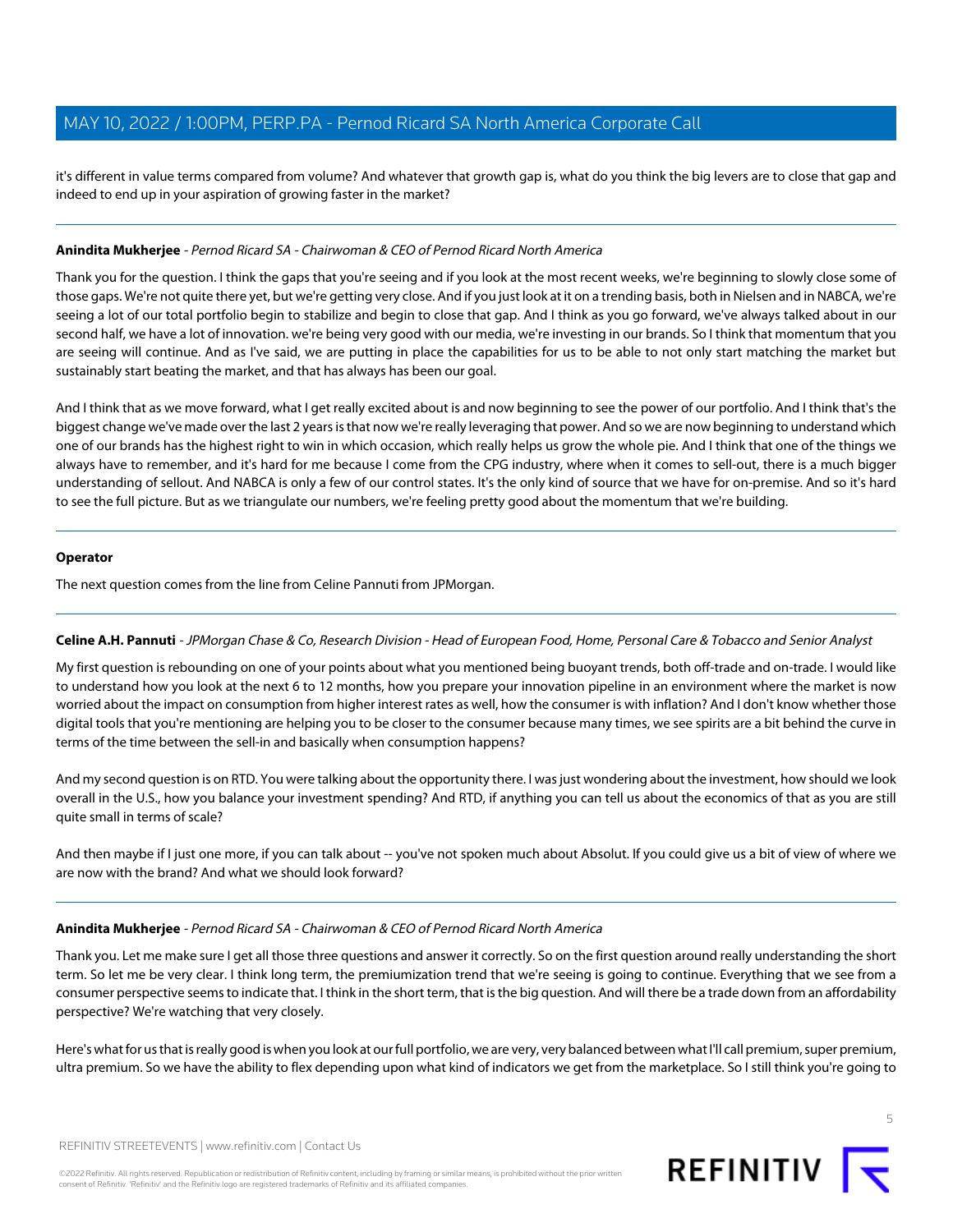see premiumization in the short term. You're definitely going to see it in the long term, but we have an ability to be able to be very agile. And that's why we make sure we're understanding kind of the signals that we get from our retailers, from the marketplace, from our distributors. So this is a category where you're going to have to have a lot of feelers out to really understand where you're going to see pockets because it can be very different across the country. You might have very different trends geographically. That's one of the big issues around the United States, and you have to be able to be mindful about understanding those geographic patterns. So that's the first thing.

On the RTD business, here's the thing about the economics. I always talk about incremental profit. The RTD business is an incremental business. And there's a lot of new users that are coming into the spirits category. And so as a result of this kind of convenience conscious drinking trend that we're seeing. So for us, this is an important investment. We make it thoughtfully. We're not just going crazy and trying to launch everything under the sun. We're being very thoughtful about which brand should go in. We're being thoughtful on the supply chain because what's different about ready-to-drink versus spirits, of course, is that ready-to-drink has an expiry date. And so managing that supply chain, managing that production, investing in the right way, these are all considerations to making sure you have the right economics around the proposition.

And then probably the third thing I'd say on Absolut, we're encouraged by some of the trends that we're seeing on Absolut. When we look at the total franchise, including ready-to-drink, Absolut is actually growing as a franchise as a total trademark. What I'm also really feeling good about is a lot of our flavors on Absolut are doing well. And I think what we figured out on Absolut is that Absolut is a brand that really needs to be less about "we're the best vodka". It's more about we were made to mix into cocktails. And that's really important because the trends that we're seeing in cocktails are huge. And what people are looking for are brands they trust to help them make the cocktails they desire. And so a lot of our new campaign around "Born to Mix," a lot of the responsibility campaigns that we've done with Absolut, again, because that is the history of the brand. It's a brand of provocation, it's a brand of inclusion.

And so we're beginning to see better trends on the business. It's still early. This is a brand, a huge brand that has done a lot of brand turnaround. But these are early indications that we're on the right track, and I feel good about where Absolut is going.

#### <span id="page-5-0"></span>**Operator**

(Operator Instructions) The next question comes from the line of Sanjeet Aujla from Crédit Suisse.

#### **Sanjeet Aujla** - Crédit Suisse AG, Research Division - European Beverages Analyst

A couple of questions for me, please. Firstly, on pricing. I think you've taken some significant price increases across the portfolio in February. Can you just give us a sense of how that's landed across your customers and consumers? And can you compare the magnitude you've taken versus the rest of the industry? That's my first question.

And then across the presentation this morning, a lot of emphasis on organically beating the market. I think in recent years, there's been a lot of bolt-on M&A across the portfolio. So can you just talk about your openness to do more bolt-on M&A? Are there still gaps in the portfolio you'd like to build?

#### **Anindita Mukherjee** - Pernod Ricard SA - Chairwoman & CEO of Pernod Ricard North America

Of course, those are 2 very important questions in the industry and for us right now. So on pricing, yes, we did take a pretty significant price increase in February. And it's again, as I say, it's still early. This is a 3-tier system and that pricing working through the system is something that we literally monitor every week. But so far, the prices -- pricing that we're seeing and the response that we're seeing from our businesses is pretty good. I feel good about it. And consumers' willingness to pay more, this goes back to this industry and value for money. We're not seeing necessarily people come back at that pricing and say it's too much.

So I think we're being very thoughtful about our pricing. We are trying to only pass on the pricing that is really to offset uncontrollable costs. And in terms of more pricing, I think all of us in the industry are watching very, very carefully. We are seeing input costs go up across the industry. I think

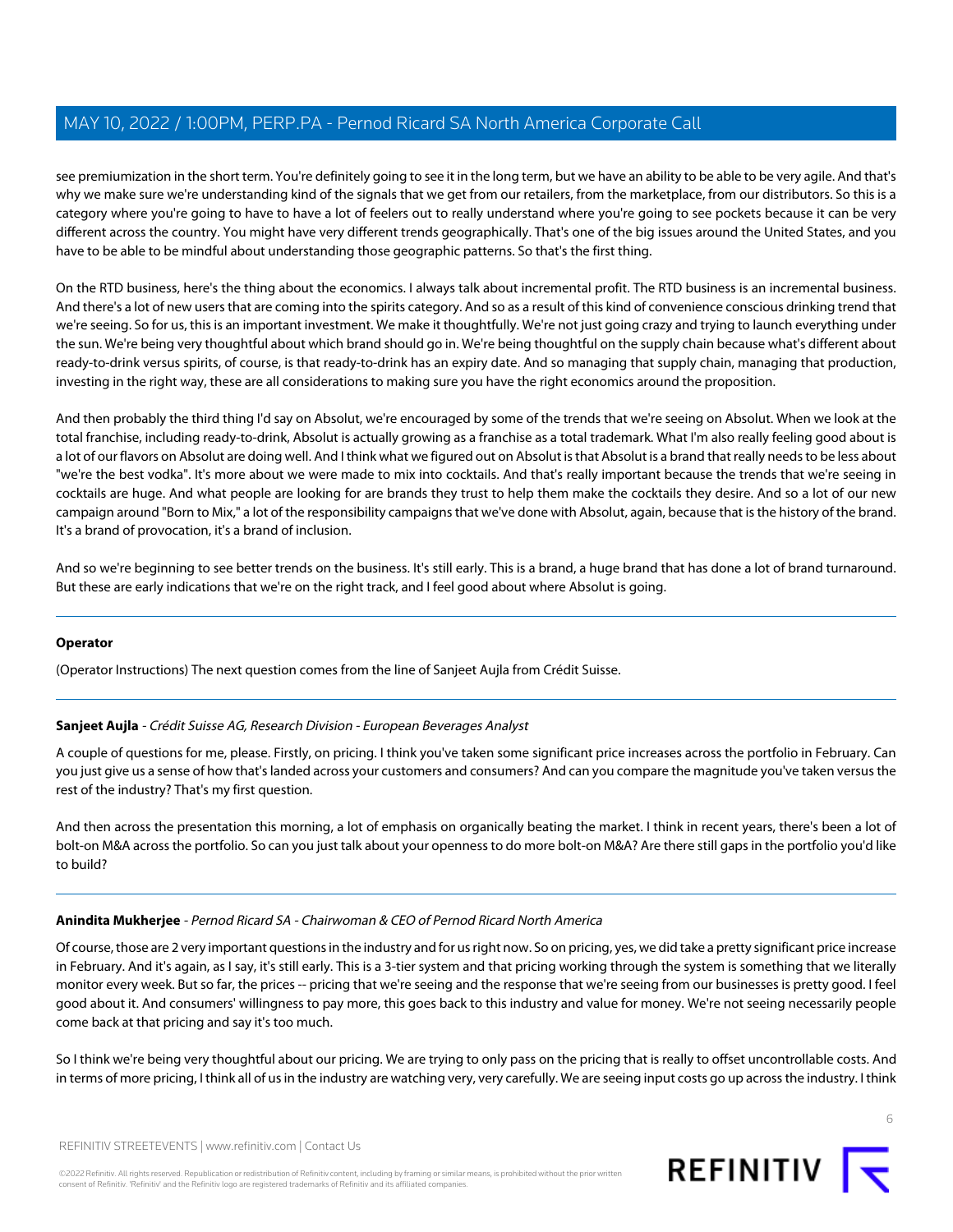everyone is being thoughtful about which segment, which brand. So this is not just about pricing anything. It's about really understanding the segments that consumers are willing to pay for and matching that against the segments where we're seeing the cost increases.

So it's a tricky exercise. But I feel good about our ability to leverage pricing as a lever in terms of margin protection. And moving forward, I think everyone in the industry may need to look at more pricing, given where we're seeing input costs go. But it's a category that consumers see as an affordable luxury, so they're willing to take that pricing. And please remind me about -- M&A was your second question. Yes.

#### **Sanjeet Aujla** - Crédit Suisse AG, Research Division - European Beverages Analyst

Yes, yes.

#### **Anindita Mukherjee** - Pernod Ricard SA - Chairwoman & CEO of Pernod Ricard North America

So look, we are always going to look for M&A opportunities. It's kind of our secret sauce. And I feel very good about our organic growth from our past M&As, take a brand like Jefferson's. I mean, this business has tripled in the last couple of years. And so our ability to take M&A and turn that into real organic growth is really something that I'm very proud of our teams to be able to do. And so yes, we will always look for those opportunities that will continue to really help us round out our portfolio and be able to drive even more organic growth for the portfolio as a whole. So we're always on the lookout.

#### **Sanjeet Aujla** - Crédit Suisse AG, Research Division - European Beverages Analyst

Can I just follow up on the pricing point, Ann? Would you say you priced ahead of the industry at this stage? And you'd expect several competitors to follow? Have you been earlier than the competition, do you think?

#### **Anindita Mukherjee** - Pernod Ricard SA - Chairwoman & CEO of Pernod Ricard North America

I think we went out almost simultaneously. I don't think we've priced ahead. I think we are pricing based on what we think the market can bear. And I think everyone is looking to the other one in terms of who's going to price next. But I think we probably -- versus history, we've probably been more proactive in our pricing actions than we've been in the past. And I think that's, again, one of the big changes that you're going to see from us here in Pernod Ricard North America. And I think that's because we're finally beginning to really invest in our brands in a way that we feel good about our ability to hold that pricing in the marketplace.

#### <span id="page-6-0"></span>**Operator**

(Operator Instructions) The next question comes from the line of Richard Withagen from Kepler Cheuvreux.

#### **Richard Withagen** - Kepler Cheuvreux, Research Division - Research Analyst

I have got two questions, please. First of all, can you perhaps talk about the development and trends of your agave brands. So you did not mention them as one of the growth drivers for the business going forward in the webcast. But what does that imply for brand support, capital allocation to agave, et cetera?

And then the second question I have is on your route-to-market. You changed them for some parts of the businesses in the U.S. in the last couple of years. The collaboration with Lafayette and the tie up with sovereign brands, for example. So what are the learnings from these initiatives? And are you considering other changes in your go-to-market strategy?



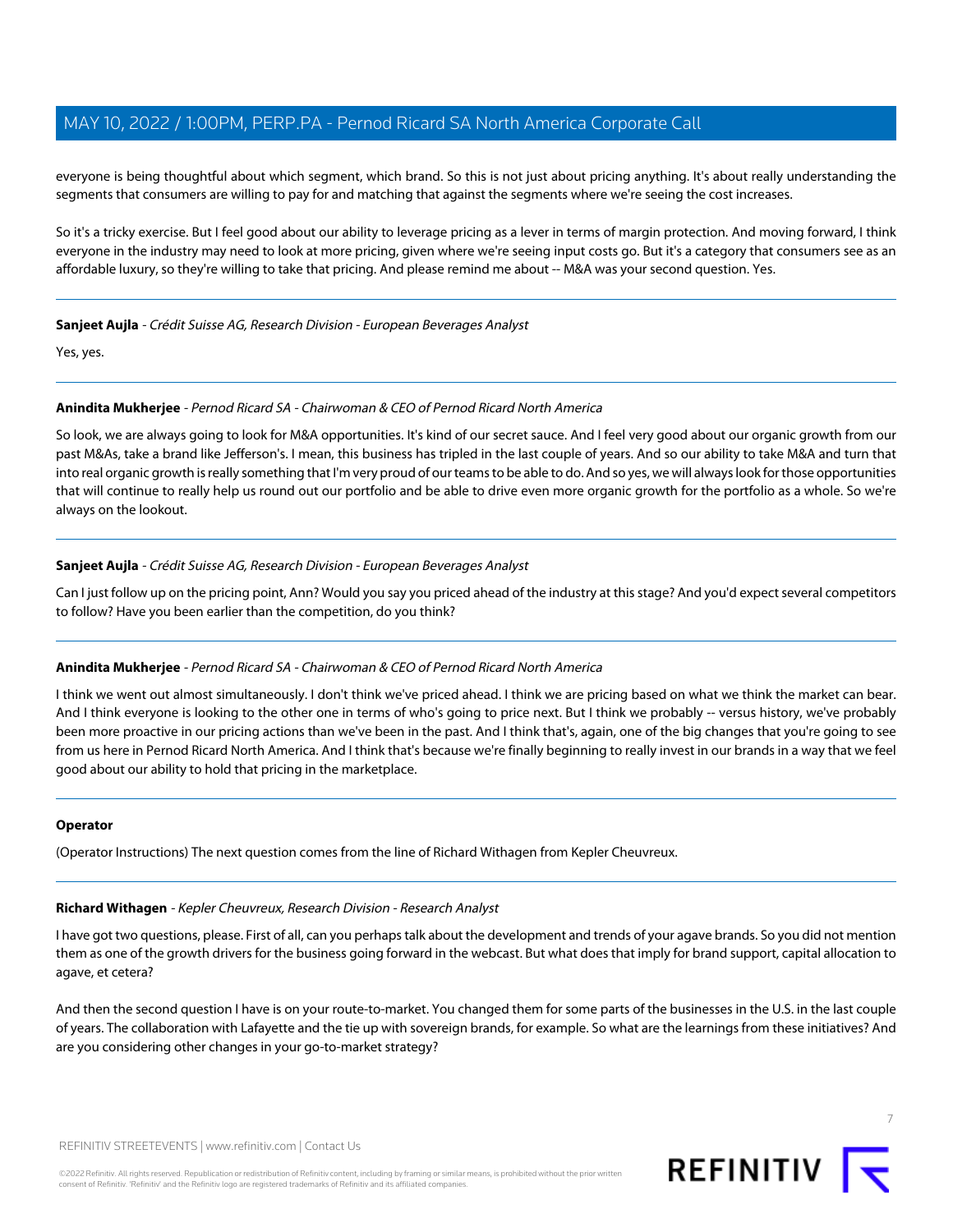#### **Anindita Mukherjee** - Pernod Ricard SA - Chairwoman & CEO of Pernod Ricard North America

So yes, on the first question, you'll have to remind me because I was -- what was your first question again?

#### **Richard Withagen** - Kepler Cheuvreux, Research Division - Research Analyst

Your agave portfolio, what is the focus there?

#### **Anindita Mukherjee** - Pernod Ricard SA - Chairwoman & CEO of Pernod Ricard North America

Yes, absolutely. So I will tell you on agave. It is a smaller part of our portfolio, but it is an important part of our portfolio. So let me start with, I think, the strength of our Agave portfolio, which is clearly mezcal. We continue to be the leader in this segment. It is a growing segment, and Del Maguey has performed brilliantly. And we continue to increase our investment around our agave support for our brands. Again, we're seeing a lot of good and positive trends on the kind of higher premium side of tequila. And our Reserva business is one that is very, very positive. And that's why we've innovated off Avion, and we've just launched Cristalino. Again, very early, but looking very positive.

So I think you're going to continue to see us double down in this segment, and we're really trying to build these brands to compete above their weight in our portfolio. And as we look at rounding out our portfolio, we'll always look at agave opportunities because I do see the long-term trend on tequila is going to [continue to save us]. It's overlapping a lot of high growth, and it's going to get more complicated to grow in tequila, but I think we're being thoughtful about how we're approaching this segment and being really smart of our investments on doubling down.

Your second question was around -- you have to remind me, what was the second part of your question?

#### **Richard Withagen** - Kepler Cheuvreux, Research Division - Research Analyst

Yes, the route-to-market, yes.

#### **Anindita Mukherjee** - Pernod Ricard SA - Chairwoman & CEO of Pernod Ricard North America

The route-to-market. So here's the thing about this industry. It is a very complicated industry. And one of the big focus areas that we've had in the last couple of years is simplification. And so getting focused in a 3-tier system is job 1, job 2, job 3 because our distributors have a lot on their plate. So being thoughtful about, first, on our main portfolio route-to-market, how do we simplify the way we work with our distributors, how do we simplify how we manage our distributors has been a huge undertaking. And that's why having other route-to-market the way we do with Lafayette, et cetera, it helps bring focus to the portfolio because our job is to grow every brand in the portfolio by finding the right to win with the consumer and finding the right to win with our distributor. And so being able to manage that is a really important part of managing this business. And so that's why you're seeing kind of our approach to route-to-market the way we're doing it.

#### **Edward Mayle**

So operator, are there any more questions? And if there's no more questions, then I think we can move to close the call.

### **Operator**

There are no further questions at this time.

REFINITIV STREETEVENTS | [www.refinitiv.com](https://www.refinitiv.com/) | [Contact Us](https://www.refinitiv.com/en/contact-us)